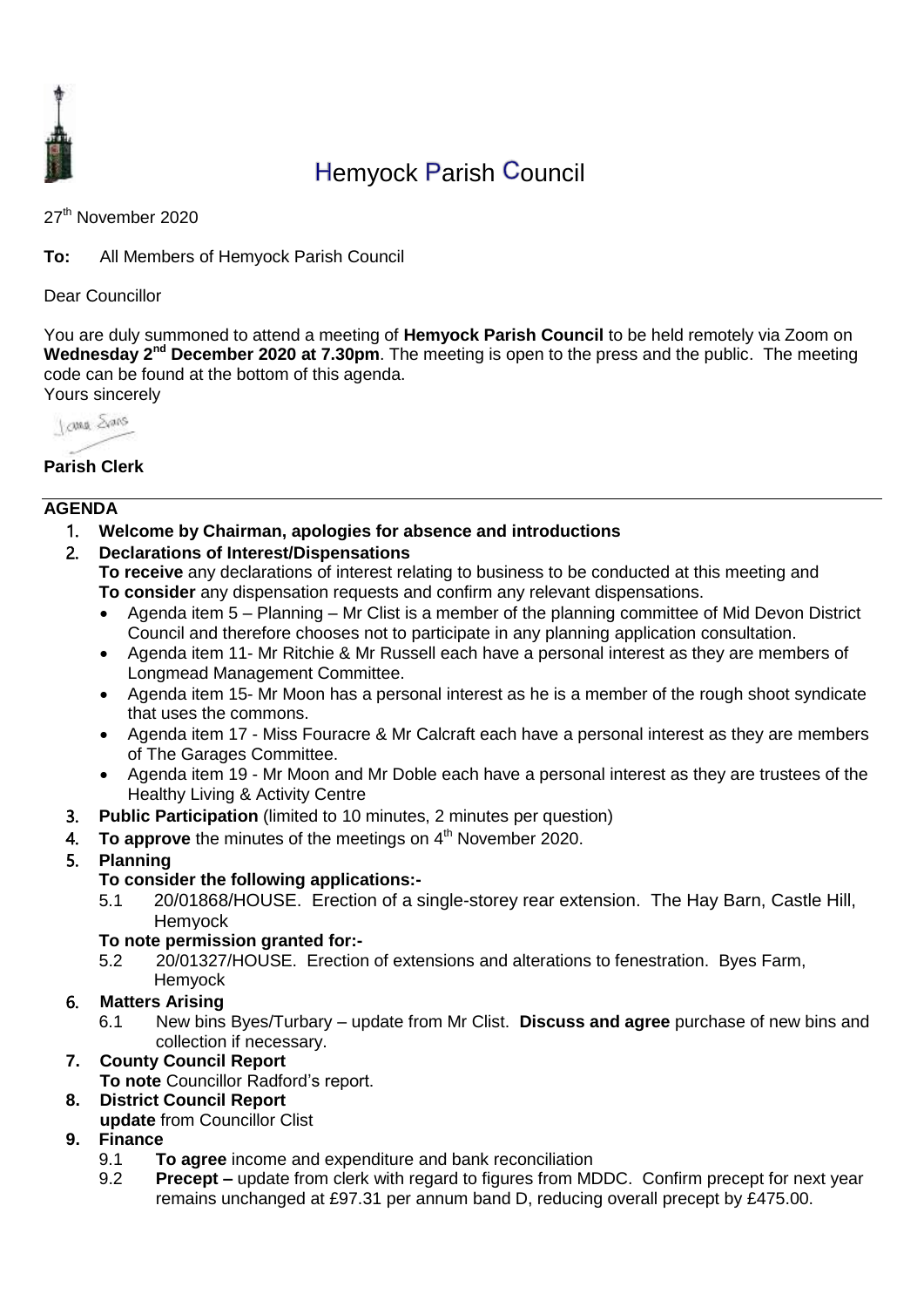- **10. Clerk Update**
- **To receive** update from Clerk
- **11. Longmead**
	- 11.1 bridge update from clerk.
- **12. Highways To receive** any relevant information
- **13. Cemetery** 
	- **To receive** any relevant information
- **14. Footpaths To receive** any relevant information. **15. Commons Management Group CMG**
- **To receive** any relevant information.
- **16. Village Maintenance**
	- 16.1 **To discuss and agree** additional tasks
	- 16.2 Floodbridge receive update from Mr Povah
- **17. Garages Youth Project** 
	- **To receive** any relevant information
- **18. Blackdown Hills Parish Network To receive** any relevant information
- **19. Blackdown Healthy Living & Activities Centre To receive** any relevant information
	- 19.1 Loft insulation update from Mr Russell
	- 19.2 Crash Barrier in car park update from Mr Povah
- **20. Asset Management** 
	- **To receive** any relevant information
- **21. Community Land**
	- **To receive** any relevant information
- **22. Correspondence**

# **To consider**

- 22.1 email from a parishioner with regard to street names.
- 22.2 email from a parishioner with regard to cars left in car park

**To note** 

- 22.3 CPRE Winter edition
- **23. Public Participation**
- **24. PR**
- **25. Date of Next Council Meeting – Wednesday 3 rd February 2021 at 7.30pm. (via Zoom)**